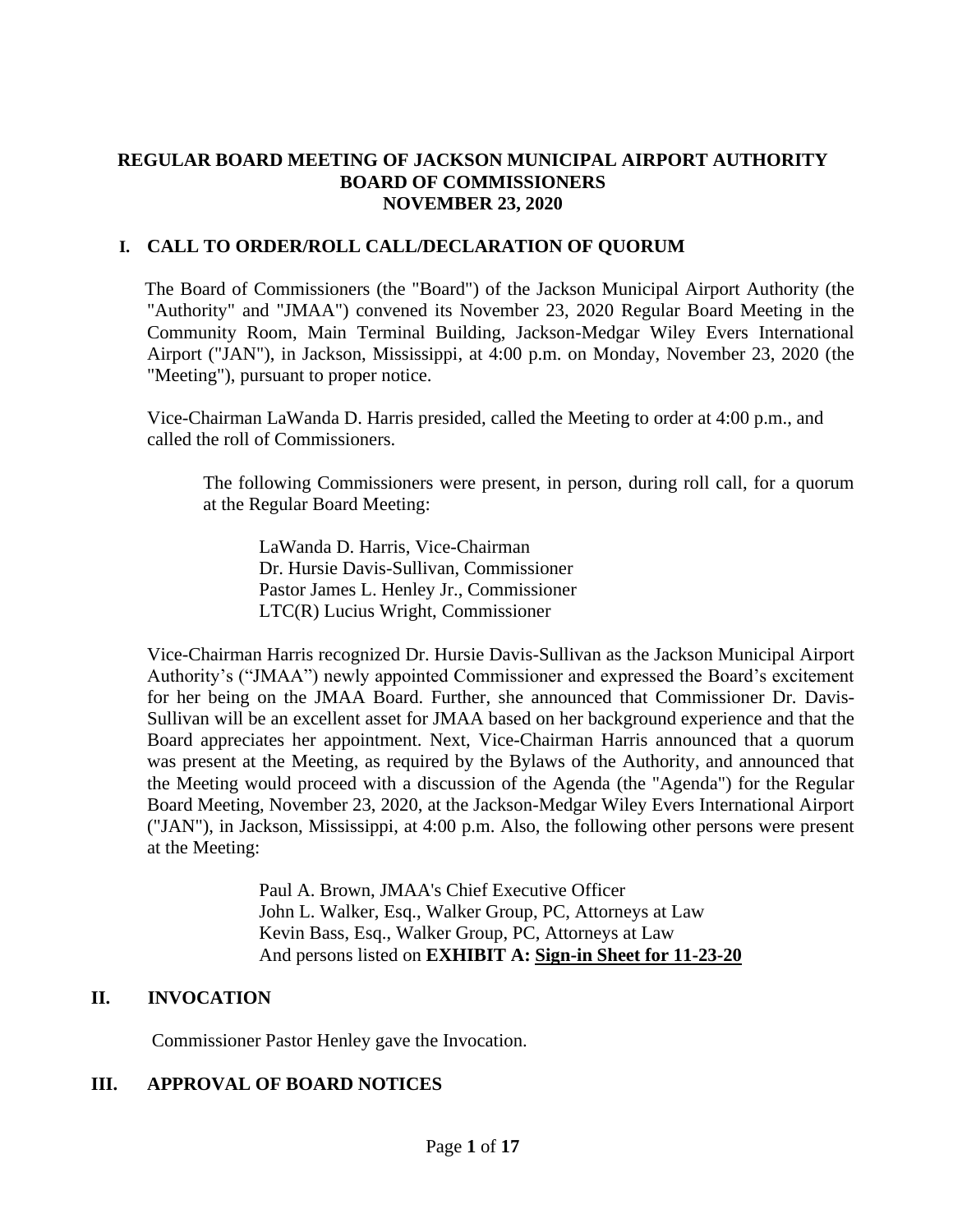A. Notice of the Monthly Pre-Work Session Meeting Tuesday, November 17, 2020, 9:00 a.m., at Hawkins Field Airport.

#### **RESOLUTION CY-2020-199**

## **APPROVAL OF THE NOTICE OF THE NOVEMBER 17, 2020 PRE-WORK SESSION MEETING AT HAWKINS FIELD AIRPORT**

After discussion and review, and upon the motion made by Commissioner Pastor Henley, seconded by Commissioner LTC(R) Wright, and approved by a unanimous vote, the following Resolution was made and entered.

**RESOLVED**, that the Board hereby approves the Notice of the November 17, 2020 Pre-Work Session Meeting at Hawkins Field Airport.

Yeas: Harris, Henley, Davis-Sullivan, Wright Nays: None Abstentions: None

November 23, 2020

### **IV. APPROVAL AND EXECUTION OF MINUTES**

- A. Board of Commissioners Regularly Scheduled Monthly Work Session, Thursday, October 22, 2020, at 8:30 a.m., at Jackson-Medgar Wiley Evers International Airport.
- B. Board of Commissioners Rescheduled Monthly Board Meeting, Thursday, October 29, 2020, at 4:00 p.m., at Jackson-Medgar Wiley Evers International Airport.

### **RESOLUTION CY-2020-200**

### **APPROVAL OF THE MINUTES OF THE OCTOBER 22, 2020 REGULAR WORK SESSION AND OCTOBER 29, 2020 RESCHEDULED BOARD MEETING**

After discussion and review, and upon the motion made by Commissioner  $\text{LTC}(R)$ Wright, seconded by Commissioner Pastor Henley, the Minutes of the: (i) October 22, 2020 Regular Work Session; and (ii) October 29, 2020 Rescheduled Board Meeting, were approved by a majority vote of the Commissioners (3-0-1), and the following Resolution was made and entered.

**RESOLVED**, that the Board hereby approves the Minutes of the: (i) October 22, 2020 Regular Work Session; and (ii) October 29, 2020 Rescheduled Board Meeting, as presented, and directs that said Minutes be filed in the appropriate Minute Book and Records of the Authority.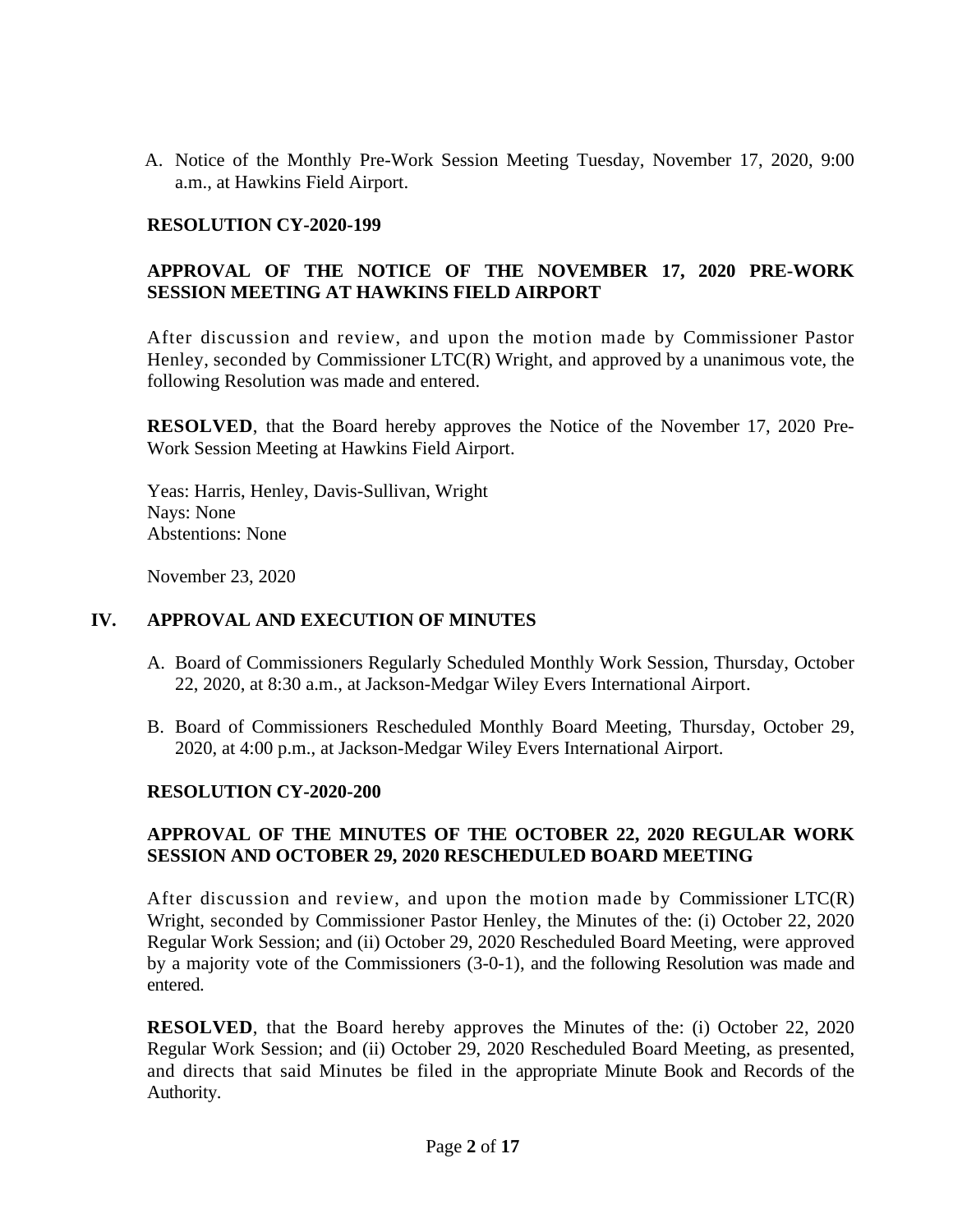Yeas: Harris, Henley, Davis-Sullivan, Wright Nays: None Abstentions:

November 23, 2020

### **V. PUBLIC COMMENTS**

There were no public comments.

### **VI. REPORTS**

### **A. Report from the Chairman**

Vice-Chairman Harris announced that Chairman Martin would not be attending the Board Meeting due to unforeseen circumstances and requested that everyone keep Chairman Martin in their prayers.

### **B. Chief Executive Officer**

#### **Employee Acknowledgements**

Mr. Paul Brown, CEO, announced the recognition of several JMAA employees.

First, Mr. Brown announced that Ms. Dina Johnson, Badging and Communication Department, is JMAA's Employee of the Month for October 2020. He requested that Ms. Johnson approach the podium to be recognized. Mr. Brown announced that Ms. Johnson is being recognized for going above and beyond the call to ensure that JMAA badges employees in a timely manner. He added that Ms. Johnson oversees the ("AOC") Airport Operations Communications Department and that JMAA would not be able to maintain its certificate of responsibility to the public without the AOC Department. Lastly, he stated that Ms. Johnson works after-hours to make sure that the AOC Department is continuously staffed. Mr. Brown thanked Ms. Johnson for her dedication to JMAA.

Next, Mr. Brown presented Ms. Johnson with a certificate from JMAA. The Board of Commissioners and others in attendance applauded and congratulated Ms. Johnson. Following this, the JMAA Commissioners and Mr. Brown took a photograph with Ms. Johnson.

Vice-Chairman Harris recognized and thanked the persons attending the Meeting via teleconference. Ms. Carolyn Upkins and Dr. Sharon U. Slater, Hope LLC, announced their teleconference attendance, and LaToya Merritt, Esq. and Nick Morisani, Esq., Phelps Dunbar LLP, announced their attendance as well. Vice-Chairman Harris thanked them for attending the Meeting via teleconference.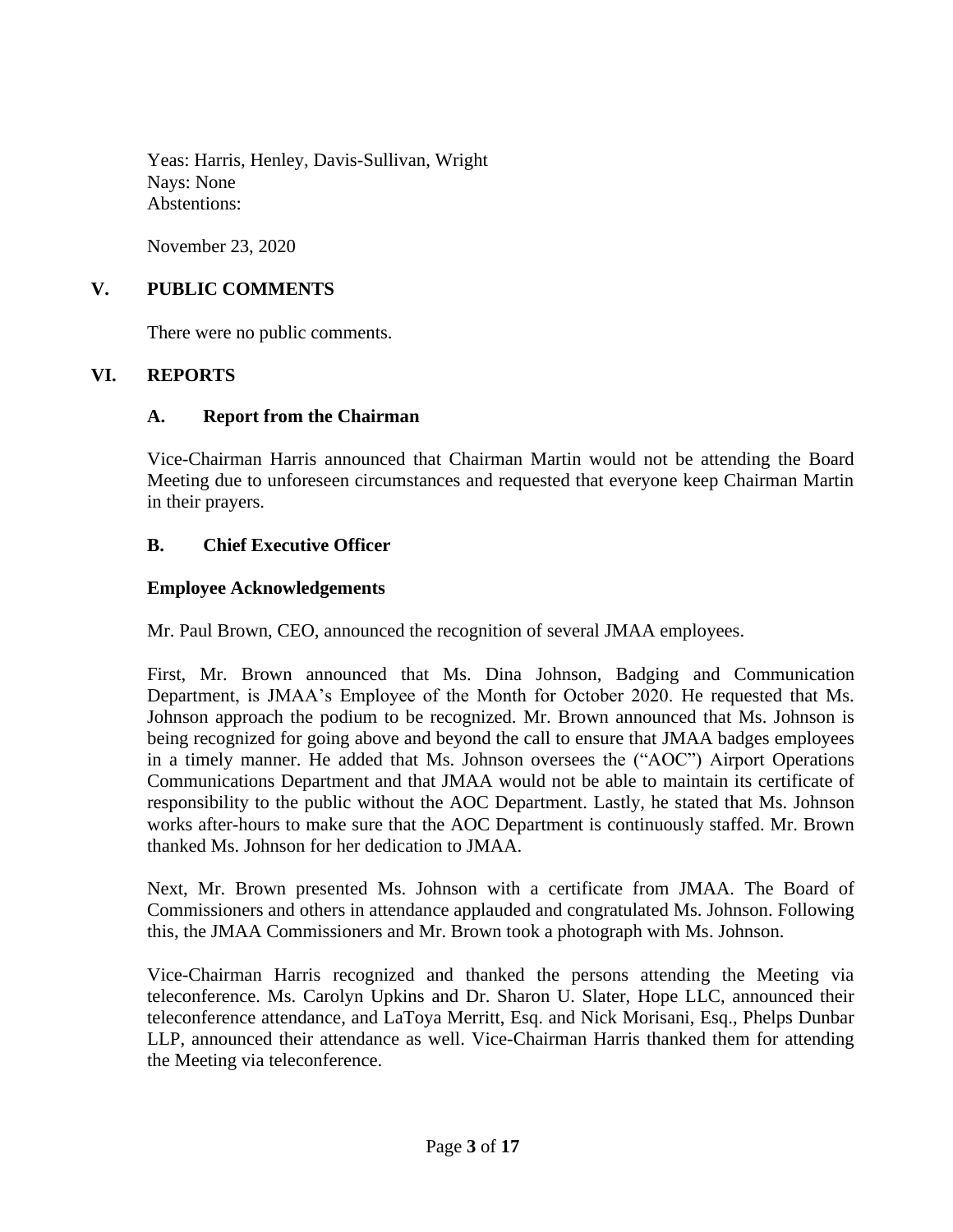Continuing, Mr. Brown advised that the Airport Minority Advisory Council ("AMAC") had recently elected its new leadership. Mr. Ricky Smith, Thurgood Marshall-Baltimore Washington International Airport, was elected as Chief Executive Officer. He informed the Board that AMAC set up the Airport Leadership Collective. It is an assembly of Airport Executives from around the nation coming together for a certification leadership program. The program advises up and coming airport executives throughout North America.

Further, he announced that he was named to the Collective by CEO Smith. Additionally, he said former JMAA Interim CEO, Mr. Perry Miller, was appointed to the Collective. Mr. Brown said that currently, he would be participating in this group through virtual meetings, etc., to advise some of the younger industry executives, both minorities and women, aspiring to advance their careers. He distributed to the Board the Collective Organizational Chart and identified the location of his position. He stated that he hopes to make a meaningful contribution to the Collective.

# **1***.* **Airport Project Manager Summary, Period Ending October 31, 2020 ……………………………………………..…………………………..Page 1 1**

Mr. Paul A. Brown, CEO, directed the Board's attention to the Airport Project Manager Summary ("APMS"), found on pages 1-13 in the November 23, 2020 Regular Board Meeting Packet, and distributed to the Board before the November 23, 2020 Regular Board Meeting.

Further, Mr. Brown listed the Projects in the Airport Project Manager Summary at JAN and Hawkins Field Airport ("HKS"). The APMS was provided to the Board and discussed during the November 19, 2020 Work Session. There was no additional discussion.

# **2***.* **Airport Activity Statistics Report, Period Ending October 31, 2020 ………………………………………………………………………......Page 14**

Mr. Brown directed the Board's attention to the Airport Activity Statistics Report ("AASR"), found on pages 14-32 in the October 23, 2020 Regular Board Meeting Packet, and distributed to the Board before the November 23, 2020 Regular Board Meeting. Mr. Brown announced that the passenger statistics report relates to passengers and operations at both JAN and HKS. Further, Mr. Brown noted that the period ending October 31, 2020, was the first period since the onset of the Covid-19 pandemic wherein JMAA experienced positive airport operations. He announced that the AASR was provided and discussed during the November 19, 2020 Work Session. The Board held no additional discussion.

# *3. Disadvantaged Business Enterprise Report*

Next, Mr. Brown stated to the Board that the statistics as to contracts with Minority/Women/Disadvantaged Business Enterprises ("M/W/DBEs") and City of Jackson

 $1$  The page numbers herein are the page numbers contained in the Meeting Packet which is attached as an Exhibit to the November 23, 2020 Regular Board Meeting ("Meeting") Minutes.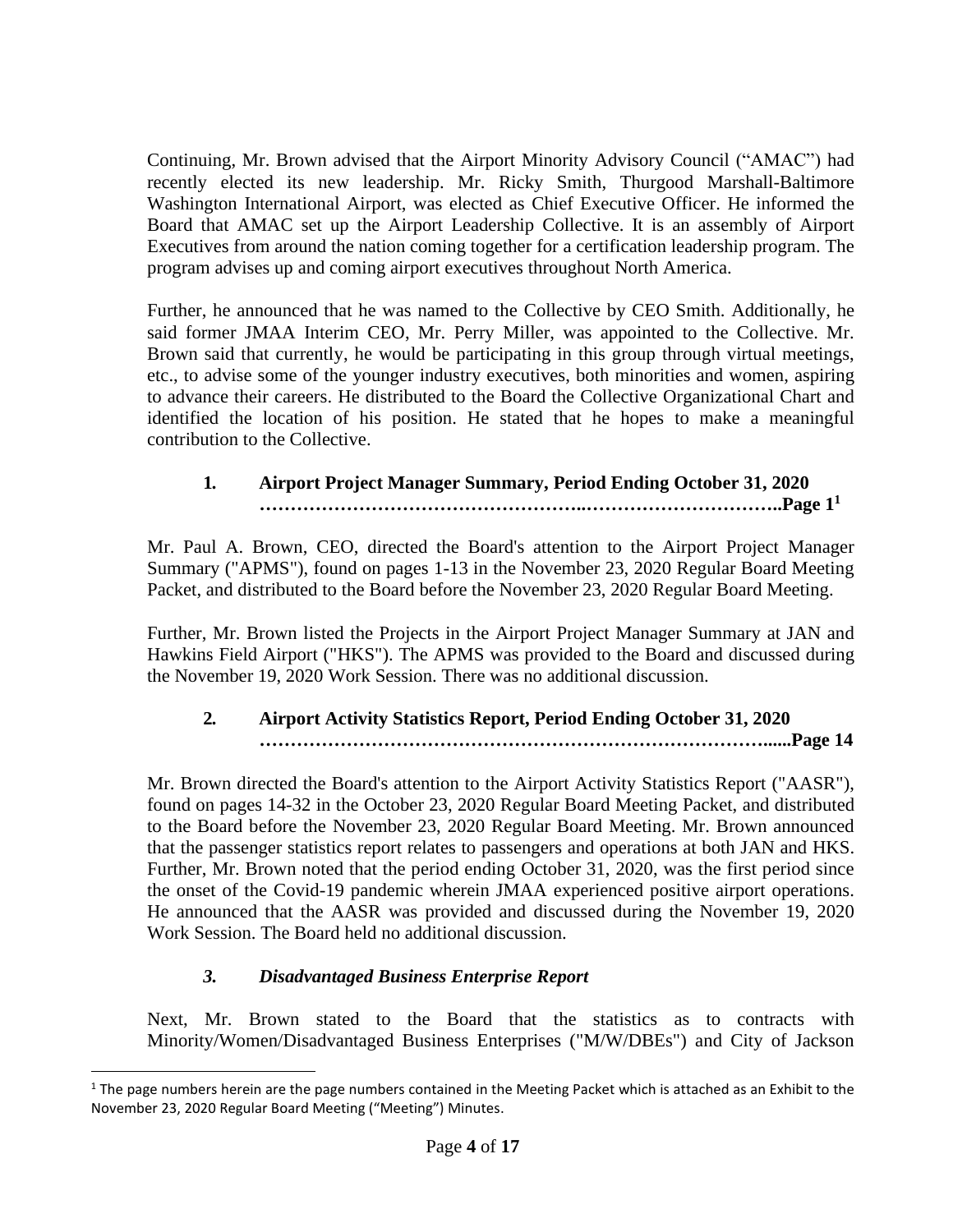based businesses during October 2020 are as provided during the November 19, 2020 Work Session. He noted that 33% of the eligible funds went to minority and women-owned businesses, and 33% of the eligible funds going to the City of Jackson, MS businesses, minority and non-minority.

### *4. Consultant Reports*

Next, Mr. Brown referenced the presentations provided by JMAA's Legislative Consultants, Elevate Government Affairs, LLC, and The Daniels Group during the November 19, 2020 Work Session. He asked the Board if there were any questions concerning the legislative consultants. The Board had no questions.

## **C. Attorney**

Attorney Walker then announced there are several matters that he believes the Board should consider during an Executive Session. Therefore, he recommended that the Board enter into Closed Session to discuss the matters at an appropriate time.

# **VII. ACTION ITEMS**

## **A. Financial Matters**

# **1. Financial Reports for October 2020:**

# *a. Balance Sheet: Accept…………………………………….........Page 33*

Mr. Brown directed the Board's attention to the Balance Sheet for October 2020, included in the November 23, 2020 Regular Board Meeting Packet, excluding the ledger adjustment to the Delta Air Lines, Inc. account balance, which was discussed during the November 19, 2020 Work Session. Afterward, the Board and JMAA's Staff held the following discussion:

Commissioner Pastor Henley referenced his inquiry made during the November 19, 2020 Work Session regarding the Ledger Adjustment for Delta Air Lines, referenced on page 45 in the Board Meeting Packet ("Packet"). He asked whether the adjustment had been made to the Balance Sheet.

Commissioner Pastor Henley explained that the ledger adjustment that Staff is requesting in the Board Memo on page 45 in the Packet would affect the Income Statement and the Balance Sheet that the Board is being asked to approve currently. He asked has the ledger adjustment been made to the Balance Sheet and Income Statement in the Packet.

Ms. Carolyn Dupre', Chief Financial Officer, explained to the Board that once the ledger adjustment is approved, it would be reflected in the November 2020 financials.

The Board, along with Mr. Brown, then held some additional discussion concerning the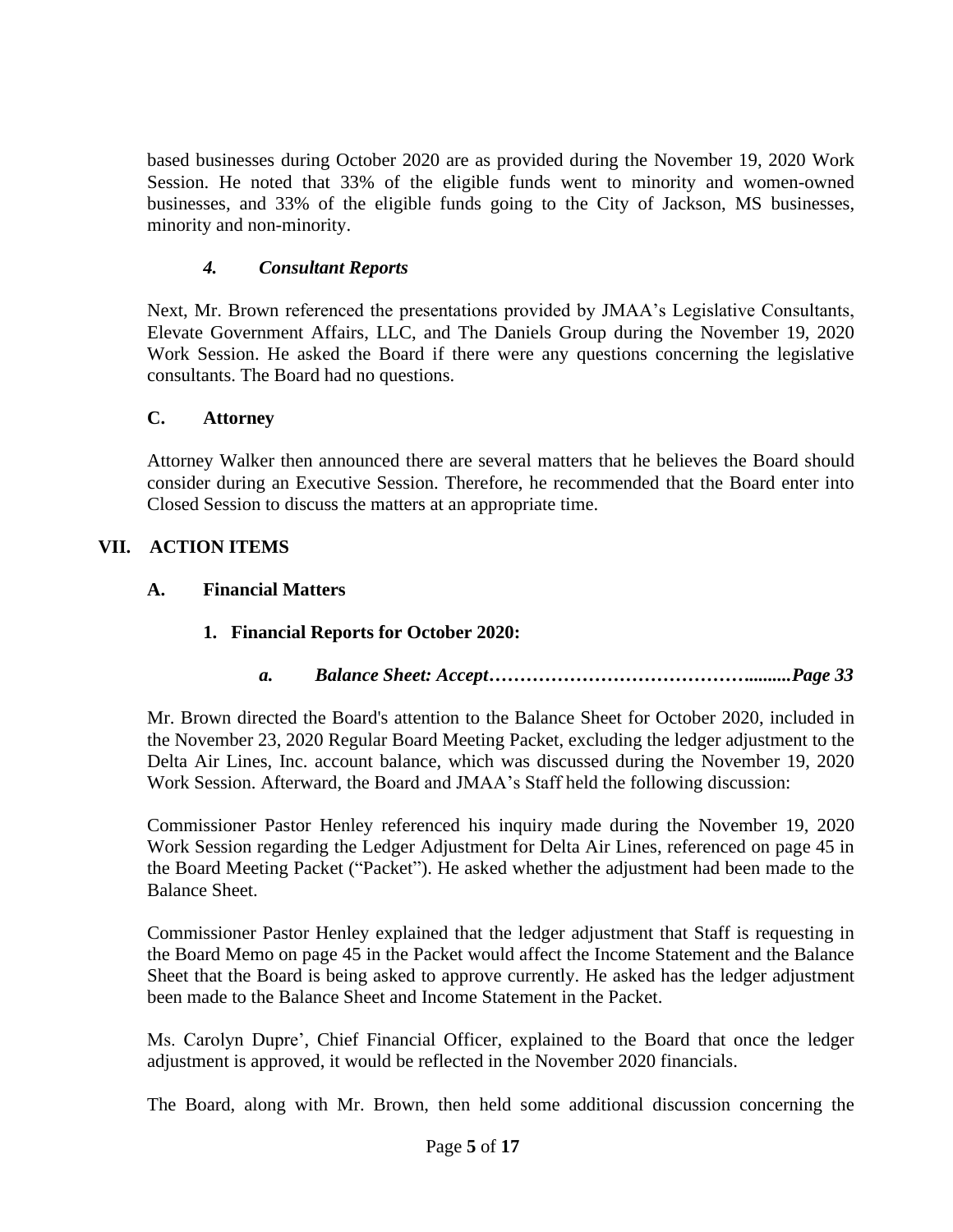adjustment, and Vice-Chairman Harris suggested that the Board approve the ledger adjustment at this time before approving the October 2020 financials.

Next, Attorney Walker brought to the Board's attention that the delay regarding the amendment to Delta's Agreement with JMAA, which was discussed during the November 19, 2020 Work Session, was not caused by any inaction by the Walker Group, PC. A timeline of events regarding the amendment of the Delta Agreement was provided to the Commissioners by Attorney Walker in further support of his statements about the Delta Agreement amendment. In response to Attorney Walker's remarks, Mr. Brown clarified his statements during the November 19, 2020 Work Session. Mr. Brown informed the Board that when he said legal caused a delay, he was referring to Delta Air Lines' legal department.

Vice-Chairman Harris then called for a motion to approve the ledger adjustment.

*Ledger Adjustment for Delta Air Lines, Inc. JMAA: Authorization to Credit Accounts Receivable in JMAA's Ledger in the Amount of \$52,169.92 to Reflect the Correct Account Balance for Delta Air Lines, Inc…...…………………………………………...……..Page 45*

#### **RESOLUTION CY-2020-201**

## **RESOLUTION AUTHORIZING LEDGER ADJUSTMENT FOR ACCOUNTS RECEIVABLE AS TO DELTA AIR LINES, INC.**

Upon motion by Commissioner LTC(R) Wright, seconded by Commissioner Dr. Davis-Sullivan, the following **RESOLUTION** was made and approved by a unanimous vote.

**WHEREAS**, the Board has considered the request of Jackson Municipal Airport Authority's ("JMAA") Staff for authorization to credit accounts receivable in JMAA's ledger, in the amount of \$52,169.92, to reflect the correct account balance for Delta Air Lines, Inc. ("Delta"); and

**WHEREAS**, the Board finds that such request, which is explained in Memorandum No. Properties 2021-01, dated November 23, 2020, found at pages 45-46 of the Meeting Packet, ought to be granted.

**IT IS, THEREFORE, RESOLVED** that JMAA's Staff is authorized to credit accounts receivable in JMAA's ledger, in the amount of \$52,169.92, to reflect the correct account balance for Delta Air Lines, Inc. ("Delta"); and

**IT IS, THEREFORE, FURTHER RESOLVED** that such request is fully explained in Memorandum No. Properties 2021-01, dated November 23, 2020, found on pages 45-46 of the Meeting Packet.

Yeas: Harris, Henley, Davis-Sullivan, Wright Nays: None Abstentions: None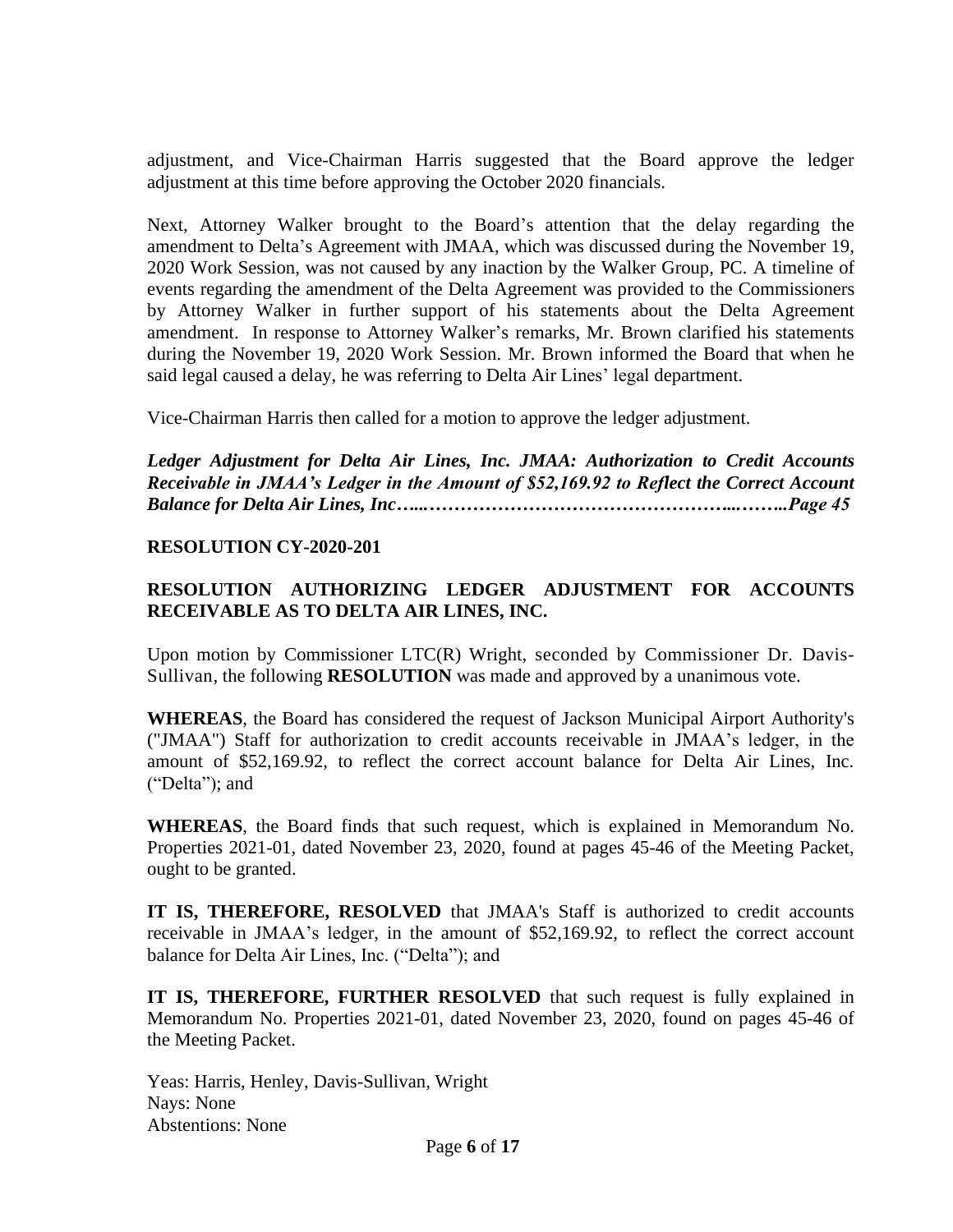November 23, 2020

Mr. Brown then requested that the Board adopt a Resolution accepting the Balance Sheet for October 2020.

Commissioner LTC(R) Wright moved that the JMAA Board approve the October 2020 Balance Sheet, and Vice-Chairman Harris seconded the motion.

In response to Commissioner Dr. Davis-Sullivan's question about whether the numbers on the Balance Sheet reflect the Ledger Adjustment previously authorized by the Board, the Board held additional discussions. Afterward, Vice-Chairman Harris called for an amended motion to approve the Balance Sheet with the Ledger Adjustment.

In response, Commissioner LTC(R) Wright moved to amend his previous motion to include approving the Balance Sheet, with the ledger adjustment for Delta Air Lines, Inc. Vice-Chairman Harris seconded Commissioner LTC(R) Wright's amended motion, and the Board resolved the following:

#### **RESOLUTION CY-2020-202**

### **RESOLUTION ACCEPTING/APPROVING THE OCTOBER 2020 BALANCE SHEET**

Upon motion by Commissioner LTC(R) Wright, seconded by Vice-Chairman Harris, the following **RESOLUTION** was made and approved by a unanimous vote.

**WHEREAS,** the Board of Commissioners (the "Board") of the Jackson Municipal Airport Authority (the "Authority") reviewed and considered the Authority's Balance Sheet for the month and period ending October 31, 2020, which was discussed and reviewed by the Board before the November 23, 2020 Regular Board Meeting, and the ledger adjustment to the Delta Air Lines, Inc. account balance previously approved by the JMAA Board of Commissioners via Resolution CY-2020-201.

**IT IS, THEREFORE, RESOLVED** that the Board hereby accepts and approves the Balance Sheet for October 2020, with the ledger adjustment to the Delta Air Lines, Inc. account balance previously approved by the JMAA Board of Commissioners via Resolution CY-2020- 201.

Yeas: Harris, Henley, Davis-Sullivan, Wright Nays: None Abstentions: None

November 23, 2020

*b. Income Statement: Accept……………………………………..Page 35*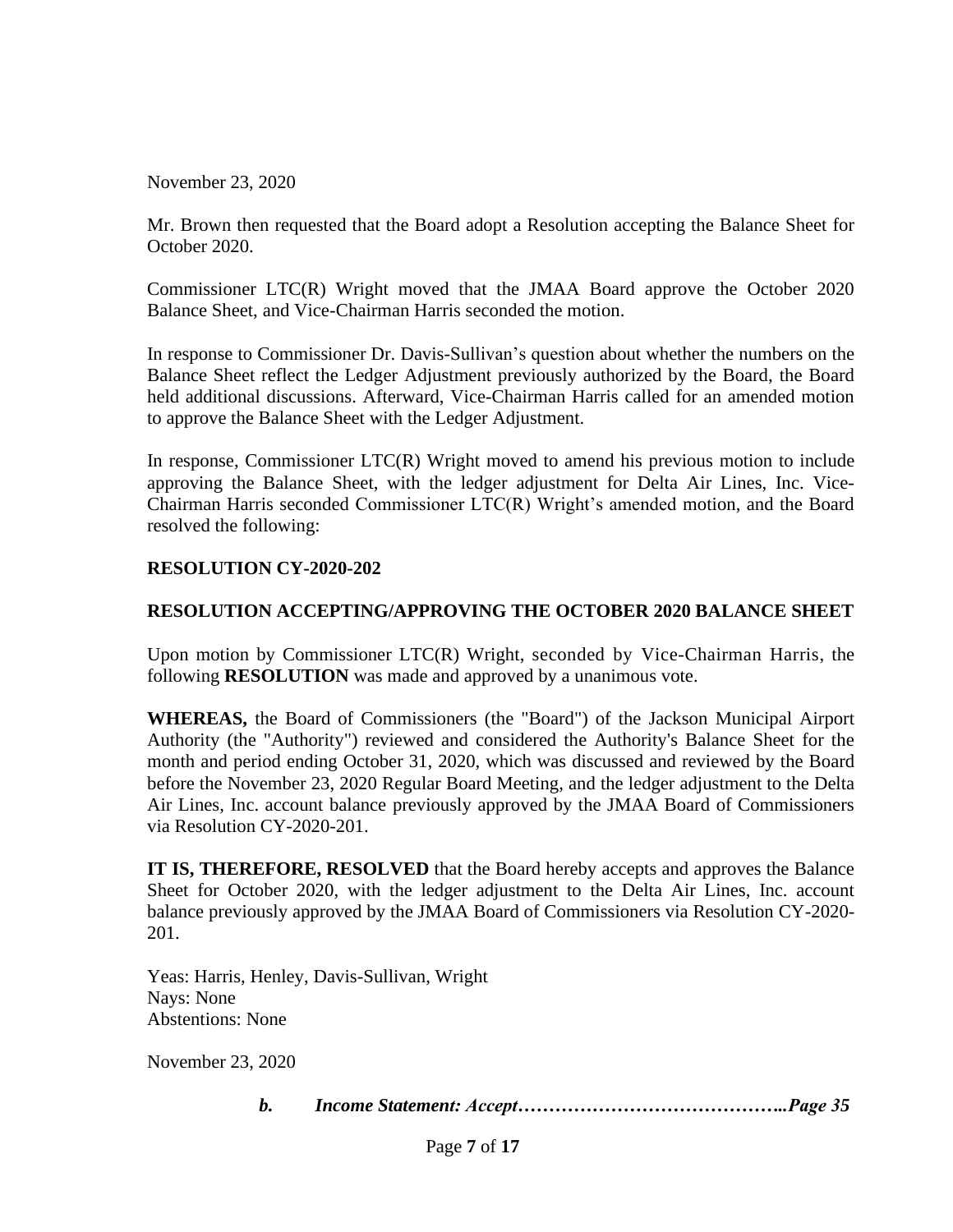Next, Mr. Brown directed the Board's attention to the Income Statement for October 2020, which was included in the November 23, 2020 Regular Board Meeting Packet, which did not include the ledger adjustment to the Delta Air Lines, Inc. account balance, and was discussed during the November 19, 2020 Work Session. There were no additional questions.

Mr. Brown requested that the Board adopt a Resolution accepting the Income Statement for October 2020 with the Delta Air Lines ledger adjustment approved by Resolution CY-2020- 201.

### **RESOLUTION CY-2020-203**

## **RESOLUTION ACCEPTING/APPROVING THE OCTOBER 2020 INCOME STATEMENT**

Upon motion by Commissioner LTC(R) Wright, seconded by Commissioner Paster Henley, the following **RESOLUTION** was made and approved by a unanimous vote.

**WHEREAS,** the Board of Commissioners (the "Board") of the Jackson Municipal Airport Authority (the "Authority") reviewed and considered the Authority's Income Statement for the month and period ending October 31, 2020, which was discussed and reviewed by the Board before the November 23, 2020 Regular Board Meeting, and the ledger adjustment to the Delta Air Lines, Inc. account balance previously approved by the JMAA Board of Commissioners via Resolution CY-2020-201.

**IT IS, THEREFORE, RESOLVED** that the Board hereby accepts and approves the Income Statement for November 2020, with the ledger adjustment to the Delta Air Lines, Inc. account balance previously approved by the JMAA Board of Commissioners via Resolution CY-2020- 201.

Yeas: Harris, Henley, Davis-Sullivan, Wright Nays: None Abstentions: None

November 23, 2020

*c. Claims Docket for October 2020: Approve.……..……..……....Page 39*

Next, Mr. Brown directed the Board's attention to the Claims Docket for October 2020, which was included in the November 23, 2020 Regular Board Meeting Packet and discussed during the November 19, 2020 Work Session. The Board and Staff then held the following discussion.

Regarding Commissioner Pastor Henley's question and the discussion held during the November 19, 2020 Work Session about the bill for a one-year period instead of one month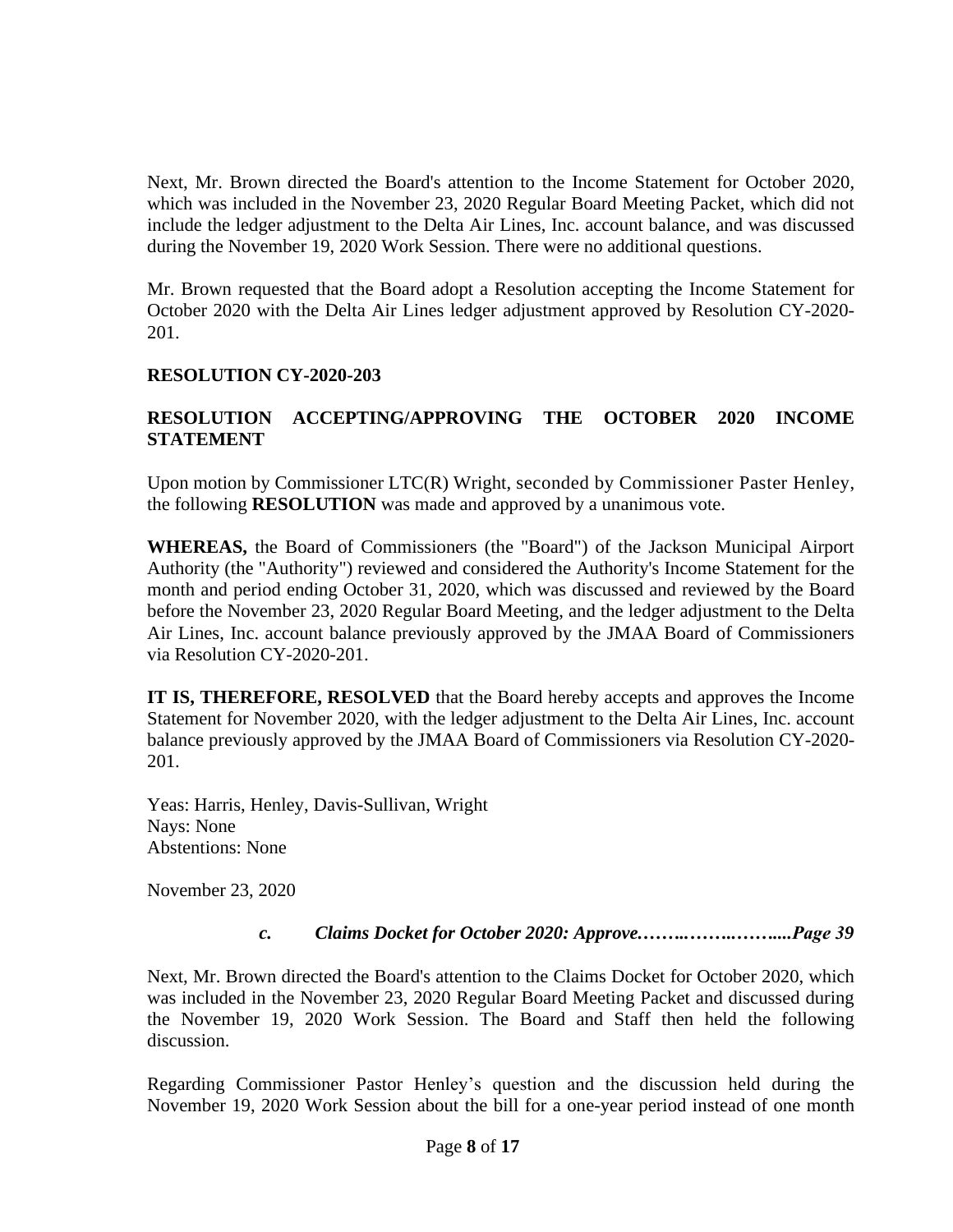period of time received by JMAA from the West Rankin Utility Authority ("West Rankin"), Mr. Brown stated that Staff contacted West Rankin. In response, West Rankin informed JMAA Staff that the annual amount could be adjusted into monthly payments.

In response to Vice-Chairman Harris's question as to whether West Rankin provided JMAA Staff with a meter reading or any other documentation substantiating the bill amount, Ms. Carolyn Dupre', Chief Financial Officer, explained that the West Rankin bill to JMAA is calculated based on the flowage of the members of the organization. She added that West Rankin prepares a budget for the next fiscal year and applies the flowage percentages of each member to the proposed budget. The amount each member pays is based on the member's percentage of the budget, according to their flowage amount or how much waste flowage they have. She further explained that at the end of the year, West Rankin has an audit done, and any adjustments that need to be made, West Rankin will apply credits over into the next year.

In response to Vice-Chairman Harris's additional question, Ms. Dupre' informed the Board that JMAA's percentage flowage rate is .9%, and West Rankin includes Brandon, Flowood, Pearl, a hospital, and Richland, MS. She also informed the Board that the Rankin County municipalities have the largest flowage percentages at 24% to 27%.

Next, Commissioner Pastor Henley commented that previously he completed an audit with a utility district, and its audit showed an assessment of how the flowage percentages are calculated. He then asked Staff to obtain a copy of the last three (3) West Rankin audits. Further, he explained that JMAA could have the audits examined to determine whether JMAA has been allocated the proper flowage percentage. Mr. Brown confirmed that said request would be made to West Rankin.

After some additional discussion, Mr. Brown confirmed that Claim No. 98668 for \$90,331.00, related to West Rankin Utility Authority, is still included on the Claims Docket.

Ms. Dupre' then informed the Board that JMAA would have a payment due for \$7,528.00, which is the \$90,331.00 payment divided into monthly installments. Vice-Chairman Harris stated that the Claims Docket as to the West Rankin claim should be revised from \$90,331.00 to \$7,528.00 to reflect the reduced invoice amount.

Next, in response to Commissioner LTC(R) Wright's question regarding Claim No. 98608, Mr. Brown confirmed that Staff would obtain a copy.

Commissioner Dr. Davis-Sullivan then asked for an explanation of Claim No. 98710. In response, Vice-Chairman Harris and Attorney Walker stated Claim No. 98710 is the gross annual premiums for all of JMAA's Insurance Coverage for FY2021.

Next, Mr. Brown requested that the Board adopt a Resolution accepting the Claims Docket for October 2020.

### **RESOLUTION CY-2020-204**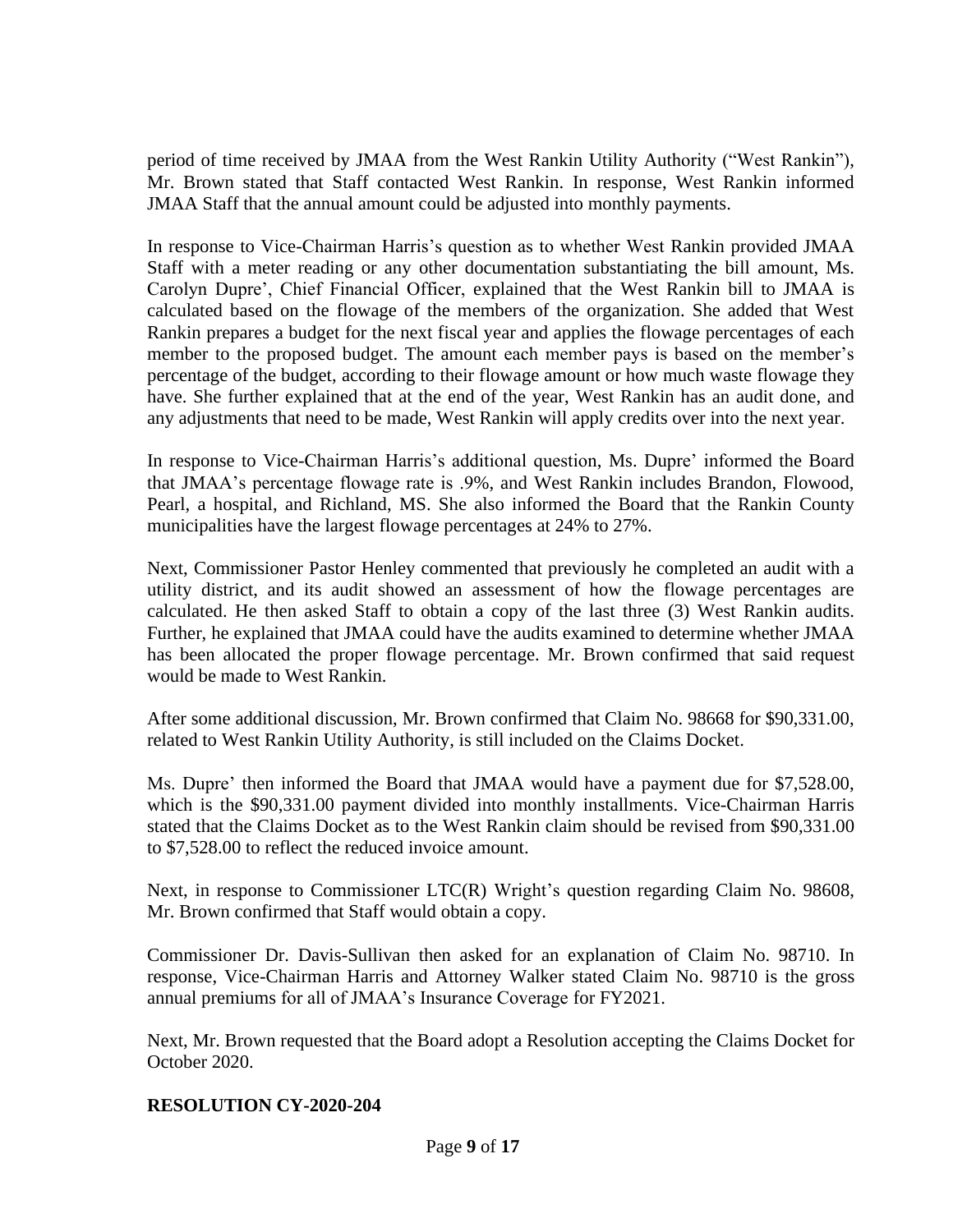## **RESOLUTION ACCEPTING/APPROVING THE OCTOBER 2020 CLAIMS DOCKET WITH ADJUSTMENT TO CLAIM NO. 98668 AND THE TOTAL CLAIMS DOCKET PAYMENT**

Upon motion by Commissioner Dr. Davis-Sullivan, seconded by Commissioner LTC(R) Wright, the following **RESOLUTION** was made and approved by a majority vote 3-1-0.

**WHEREAS,** the Board of Commissioners (the "Board") of the Jackson Municipal Airport Authority (the "Authority") reviewed and considered the Authority's Claims Docket for the month and period ending October 31, 2020, which is included in the November 23, 2020 Regular Board Meeting Packet at pages 39-41, distributed to the Board before the November 23, 2020 Regular Board Meeting, and Claim No. 98668, which has been adjusted from \$90,331.00 to \$7,528.00.

**IT IS, THEREFORE, RESOLVED** that Claim No. 98668 is adjusted from \$90,331.00 to \$7,528.00 and the Claims Docket Grand Total is adjusted from 3,112,314.50 to \$3,029,511.50; and

**IT IS, THEREFORE, RESOLVED** that the Board hereby authorizes payment of the claims appearing on the October 2020 Claims Docket for \$3,029,511.50.

Yeas: Harris, Davis-Sullivan, Wright Nays: Henley Abstentions: None

November 23, 2020

### **B. Construction Projects**

None.

#### **C. Procurements**

None.

### **D. Service Agreements**

None.

**E. Grants**

None.

### **F. Other Matters**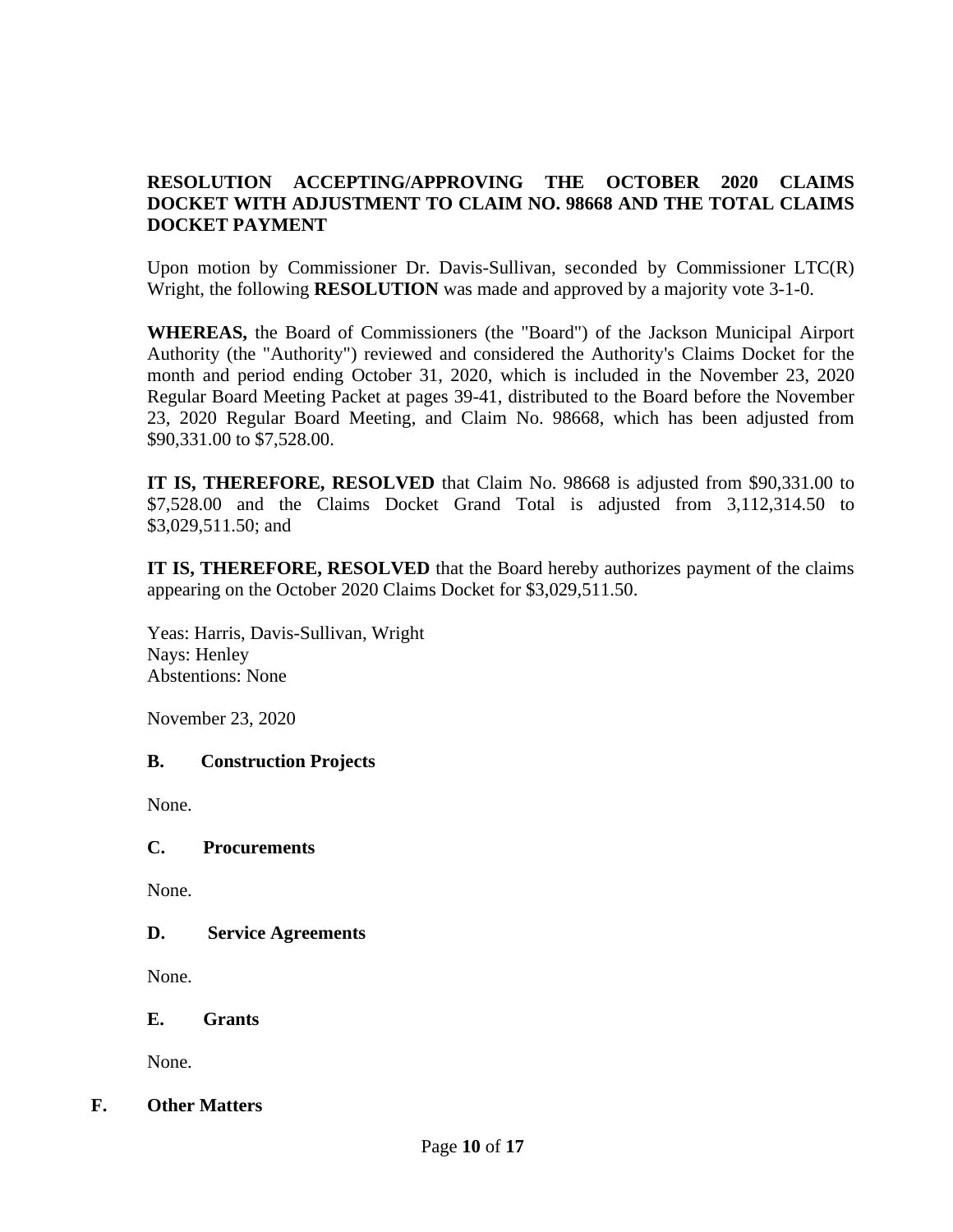*1. Employee Handbook Revisions and Updates, JMAA: Authorization to: (i) Approve the Revisions and Updates of the Current 2013 Employee Handbook; and (ii) Adopt the Revised 2020 Employee Handbook to Replace the Current 2013 JMAA Employee Handbook…………………….….Page 43*

Mr. Brown requested that the Board adopt a Resolution: (i) approving the revised Employee Handbook for JMAA; and (ii) adopting the proposed revised 2020 Employee Handbook to replace the current 2013 JMAA Employee Handbook. Mr. Brown also announced that the Handbook was reviewed by Attorney LaToya Merritt and is attached as Exhibit A to the Board Memorandum.

Commissioner LTC(R) Wright moved that the JMAA Board: (i) approve the revised employee handbook; and (ii) adopt the proposed 2020 revised 2020 Employee Handbook to replace the current 2013 JMAA Employee Handbook, and Commissioner Dr. Davis-Sullivan seconded the motion.

After Vice-Chairman Harris asked the Board Members if everyone received a copy of the proposed Employee Handbook, Commissioner Pastor Henley stated that he received an email copy around 2:00 p.m. and a hard copy upon his arrival at the November 23, 2020 Board Meeting.

Vice-Chairman Harris provided the timeline since the November Work Session regarding the final copy of the proposed handbook. She explained to the Board that the Committee did meet and agree to some reasonable changes after discussion with Hope, LLC and legal review by Attorney Merritt. She then announced that each Commissioner would be able to speak regarding the proposed handbook.

The Board discussed the policy changes included in the proposed handbook. Vice-Chairman Harris stated that she believes Attorney Merritt and the HR Consultant, and the Committee need to meet and make adjustments to the proposed handbook. She said that in her opinion, the attendance and punctuality policies are good policies, which the Board needs to adopt.

Then, Vice-Chairman Harris suggested tabling the motion regarding adopting the proposed revised handbook and called for a motion to table.

Commissioner Pastor Henley moved to table the motion to: (i) approve the revised employee handbook; and (ii) adopt the proposed 2020 revised 2020 Employee Handbook to replace the current 2013 JMAA Employee Handbook. The motion to table was seconded by Commissioner Dr. Davis-Sullivan and approved by unanimous vote.

### **G. New Business**

### **OPEN SESSION**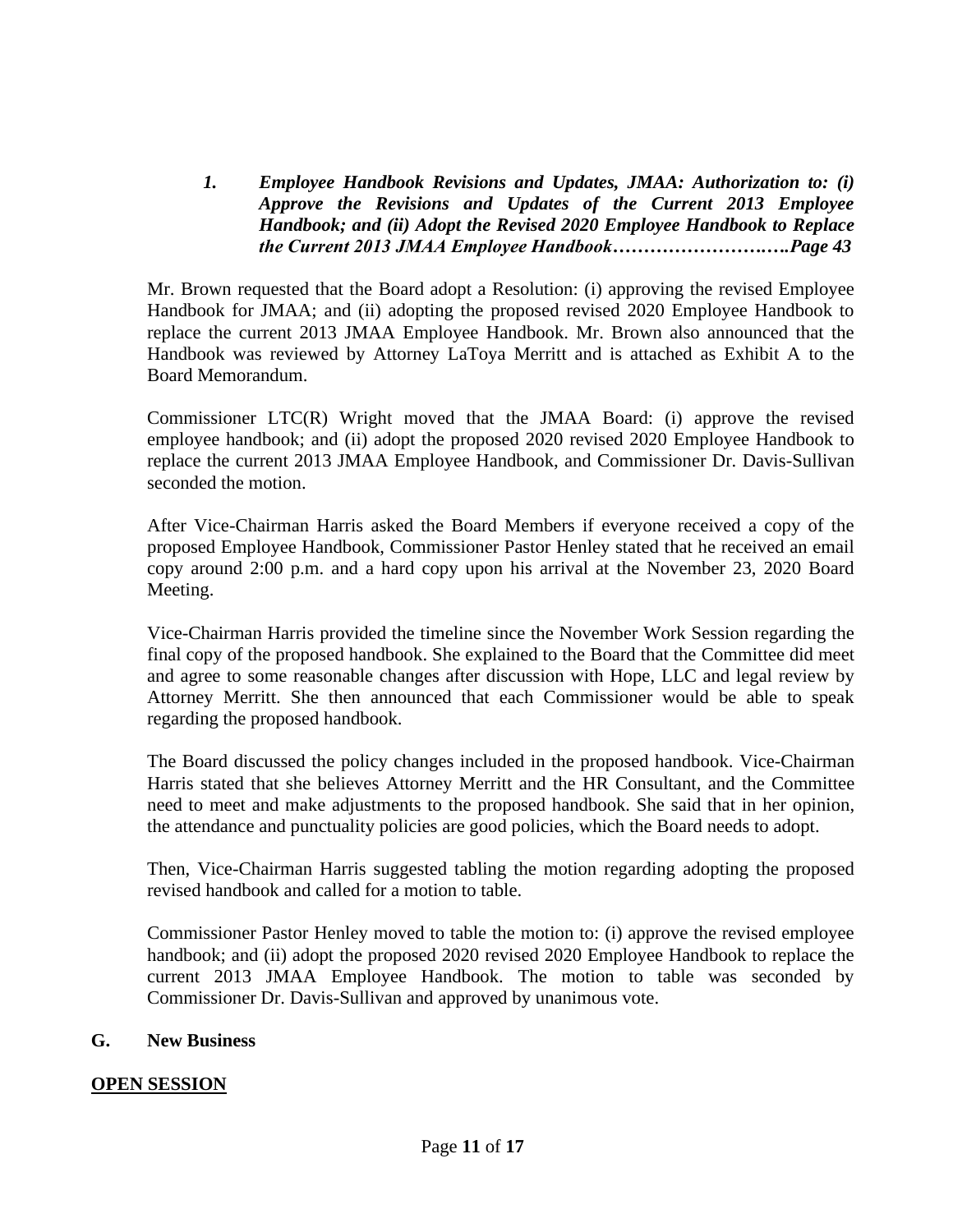The Board, pursuant to Commissioner Pastor Henley's motion, seconded by Commissioner LTC(R) Wright, by a unanimous vote, resolved to close the Meeting. Vice-Chairman Harris asked all, except Mr. Paul A. Brown, CEO, attorneys from Walker Group, PC, to vacate the room. Additionally, persons attending the Meeting telephonically or via video conference, except for the attorneys from Phelps Dunbar LLP, were disconnected from the Meeting.

All present, with the exceptions noted, were directed to vacate the room; this was done.

The Board went into Closed Session at 4:58 p.m.

# **CLOSED SESSION**

After a discussion regarding the matters proposed to be discussed in Executive Session, Commissioner Pastor Henley moved that the Board enter Executive Session to consider: three (3) pending litigation matters: JMAA vs. Bryant et al.; Yolanda Commons vs. JMAA; and Jacobsen/Daniels Associates, LLC vs. JMAA; one (1) personnel matter as to an incumbent employee; one (1) potential litigation as to a contract matter; and two (2) personnel matters as to prospective management-level employees. Commissioner Dr. Davis-Sullivan seconded the motion, and the Commissioners resolved to enter Executive Session for the stated purposes by a unanimous vote.

The Closed Session ended at 5:03 p.m.

# **OPEN SESSION**

Vice-Chairman Harris then invited persons outside the room to re-enter, and some did. Vice-Chairman Harris then stated in Open Session that the Board, during Closed Session, voted to enter Executive Session to discuss: three (3) pending litigation matters: JMAA vs. Bryant et al.; Yolanda Commons vs. JMAA; and Jacobsen/Daniels Associates, LLC vs. JMAA; one (1) personnel matter as to an incumbent employee; one (1) potential litigation as to a contract matter; and two (2) personnel matters as to prospective management-level employees. Further, she stated that Commissioner Pastor Henley made the motion to go into Executive Session, Commissioner Dr. Davis-Sullivan seconded the motion, and the Commissioners, by a unanimous vote, resolved to enter Executive Session for the stated purposes.

Vice-Chairman Harris asked all present, except for Mr. Paul A. Brown, CEO, and attorneys from Walker Group, PC, to vacate the room. Further, she added that the attorneys from Phelps Dunbar LLP would remain connected to the Meeting.

The Board went into Executive Session at 5:06 p.m.

# **EXECUTIVE SESSION**

.

During the Executive Session, the Board discussed: three (3) pending litigation matters: JMAA vs. Bryant et al.; Yolanda Commons vs. JMAA; and Jacobsen/Daniels Associates, LLC vs. JMAA; one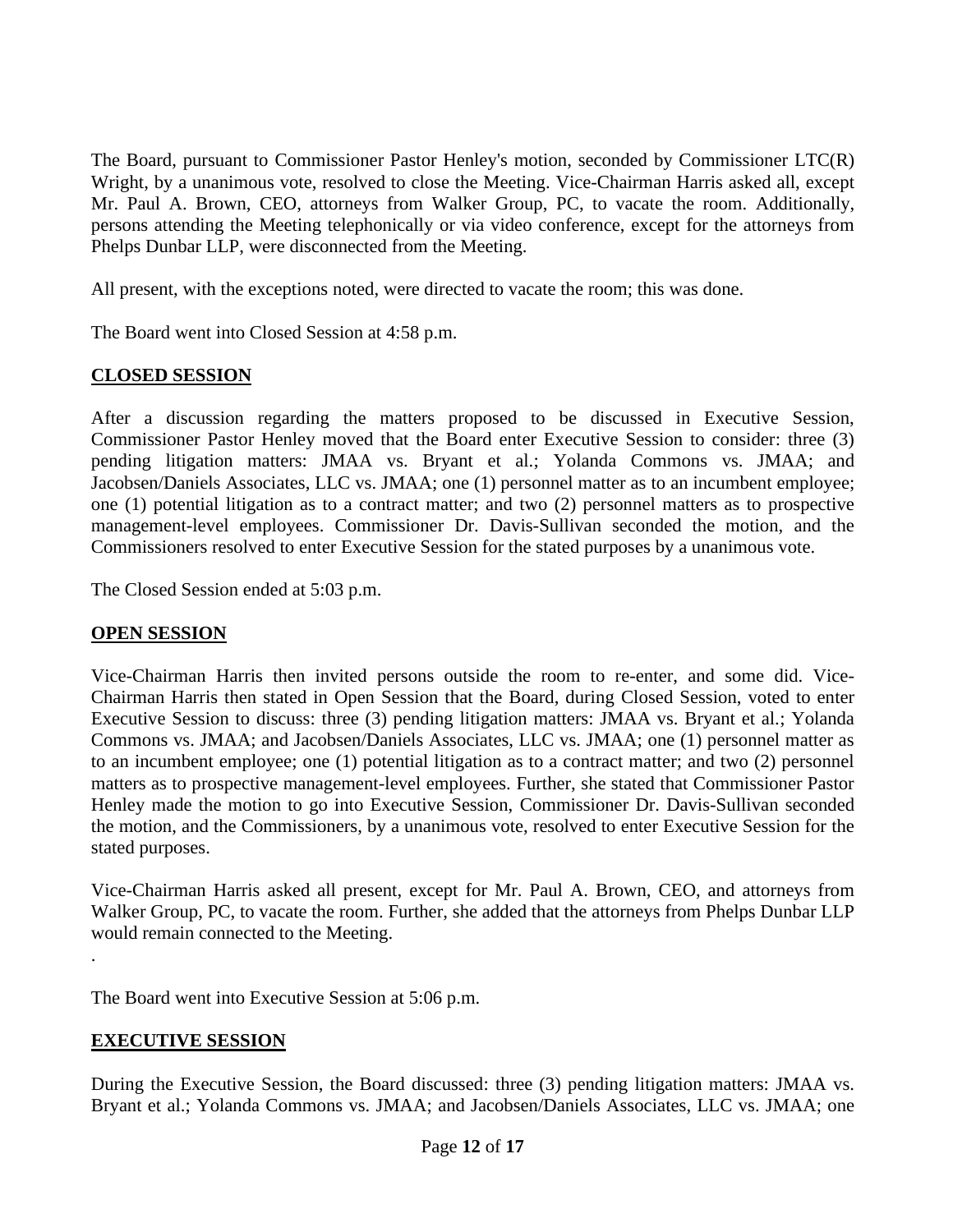(1) personnel matter as to an incumbent employee; one (1) potential litigation as to a contract matter; and two (2) personnel matters as to prospective management-level employees.

- *1. The Board took no action as to the first pending litigation matter, Jackson Municipal Airport Authority, et al. vs. Governor Phil Bryant, et al.*
- **2.** *The Board took no action as to the second pending litigation matter, Yolanda Common vs. Jackson Municipal Airport Authority.*
- **3.** *The Board took the following action as to the personnel matter as to an incumbent employee.*

#### **RESOLUTION CY-2020-205**

### **RESOLUTION AS TO A PERSONNEL MATTER REGARDING AN INCUMBENT EMPLOYEE**

Upon Motion by Commissioner Pastor Henley, seconded by LTC(R) Wright, the following **RESOLUTION** was made and approved by a majority vote 3-0-1.

**WHEREAS**, the Board considered and discussed the information provided by Staff of Jackson Municipal Airport Authority ("JMAA") as to an incumbent employee during the Executive Session; and

**IT IS, THEREFORE, RESOLVED** that the Board directs JMAA's CEO to take action as specified during Executive Session as to an incumbent employee.

Yeas: Henley, Davis-Sullivan, Wright Nays: None Abstentions: Harris

November 23, 2020

#### **4.** *The Board took no action as to the potential litigation as to a contract matter.*

LaToya Merritt, Esq. and Nick Morisani, Esq., Phelps Dunbar LLP, ended their attendance via video conference at 7:00 p.m.

**5.** *The Board took the following action as to the first matter as to a prospective managementlevel employee.*

### **RESOLUTION CY-2020-206**

### **RESOLUTION REGARDING A PROSPECTIVE MANAGEMENT-LEVEL EMPLOYEE**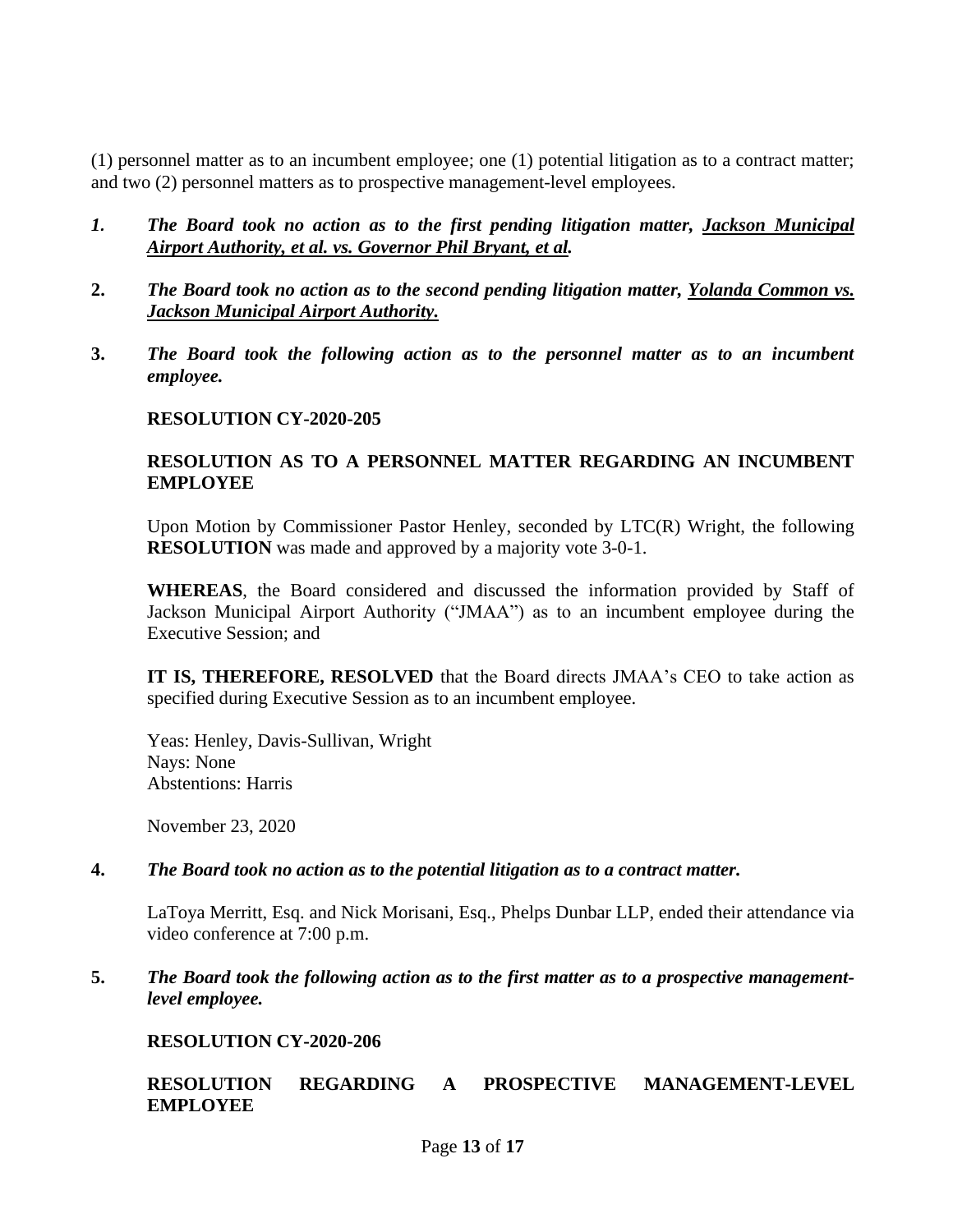Upon motion by Commissioner Pastor Henley, seconded by Commissioner Dr. Davis-Sullivan, the following **RESOLUTION** was made and approved by a unanimous vote.

**WHEREAS**, the Board considered and discussed the information provided by Staff of Jackson Municipal Airport Authority ("JMAA") as to a prospective management-level position during the Executive Session; and

**IT IS, THEREFORE, RESOLVED** that the Board authorizes JMAA's CEO to offer employment to a prospective management-level employee identified during Executive Session for an executive-level position with the benefit and compensation package specified during Executive Session.

Yeas: Harris, Henley, Davis-Sullivan, Wright Nays: None Abstentions: None

November 23, 2020

**6.** *The Board took the following action as to the second matter as to a prospective management-level employee.*

### **RESOLUTION CY-2020-207**

## **RESOLUTION REGARDING A PROSPECTIVE MANAGEMENT-LEVEL EMPLOYEE**

Upon motion by Commissioner Pastor Henley, seconded by Commissioner Dr. Davis-Sullivan, the following **RESOLUTION** was made and approved by a unanimous vote.

**WHEREAS**, the Board considered and discussed the information provided by Staff of Jackson Municipal Airport Authority ("JMAA") as to a prospective management-level position during the Executive Session; and

**IT IS, THEREFORE, RESOLVED** that the Board authorizes JMAA's CEO to offer employment to a prospective management-level employee identified during Executive Session for an executive-level position with the benefit and compensation package specified during Executive Session.

Yeas: Harris, Henley, Davis-Sullivan, Wright Nays: None Abstentions: None

November 23, 2020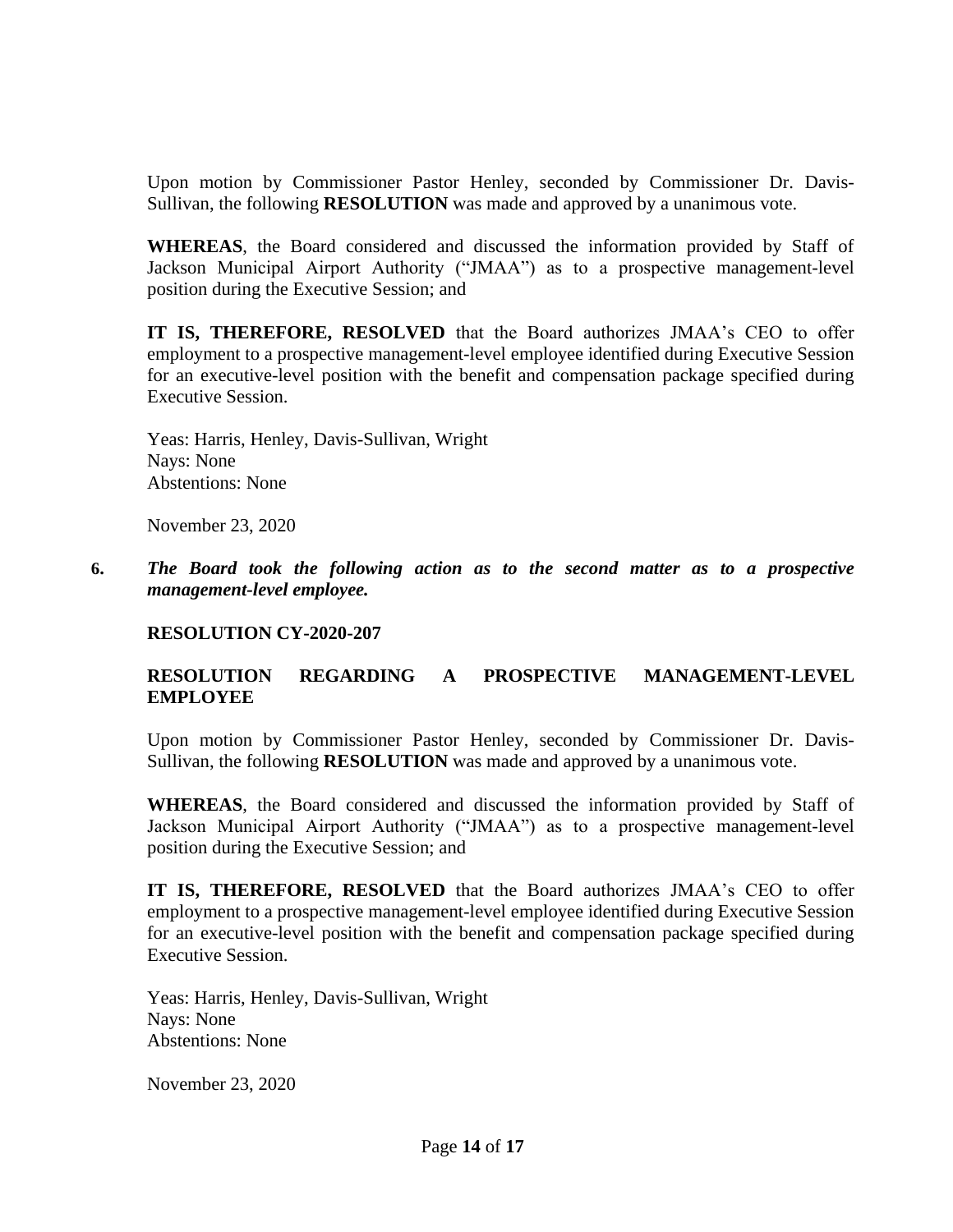## **7. The Board took no action as to the third pending litigation matter, Jacobsen/Daniels Associates, LLC vs. JMAA.**

Dorsey Carson, Esq., Carson Law Group, PLLC, entered the executive session at 7:12 p.m. and exited at 7:35 p.m.

Upon motion by Commissioner Pastor Henley, seconded by Commissioner Dr. Davis-Sullivan, and unanimous approval of the Commissioners, the Executive Session ended at 7:35 p.m.

## **OPEN SESSION**

Open Session reconvened at 7:37 p.m.

The persons attending the Meeting telephonically or via videoconference were invited to rejoin the Meeting in open session. Some persons rejoined the Meeting.

Vice-Chairman Harris announced that the Meeting was open. Vice-Chairman Harris then announced that the above-stated actions were taken as to: the personnel matter as to an incumbent employee, by a majority vote for the Resolution with Vice-Chairman Harris abstaining; the first matter as to a prospective management-level employee, with all Commissioners voting unanimously for the Resolution; and the second matter as to a prospective management-level employee, with all Commissioners voting unanimously for the Resolution. She also announced that no action was taken as to: three (3) pending litigation matters: JMAA vs. Bryant et al.; Yolanda Commons vs. JMAA; and Jacobsen/Daniels Associates, LLC vs. JMAA; and the potential litigation as to a contract matter.

# *1. Amendment to JMAA's Agreement with Carson Law Group, PLLC ("CLG")*

Mr. Brown gave each Commissioner copies of Amendment No. 2 to the Carson Law Group Agreement. He explained that he would be distributing a proposed Amendment No. 3 to the Carson Law Group Agreement for the Board's consideration. Mr. Brown then distributed the proposed Amendment No. 3 to the Carson Law Group Agreement and the proposed Resolution.

Commissioner Pastor Henley requested the documents showing Amendment No. 2 to the Carson Law Group Agreement and the Proposed Amendment No. 3. In response, Vice-Chairman Harris informed the Board that the sheet displaying the Carson Law Group's rates was Amendment No. 3 to the Carson Law Group's Agreement.

Commissioner Pastor Henley clarified that the proposed Resolution does not include a maximum amount for the Services. Vice-Chairman Harris confirmed that there is no maximum amount stated as the services are being provided as needed and that the agreement is simply the amounts being charged by the Carson Law Group for the services.

Afterward, Vice-Chairman Harris stated that she would entertain a motion to adopt the following Resolution.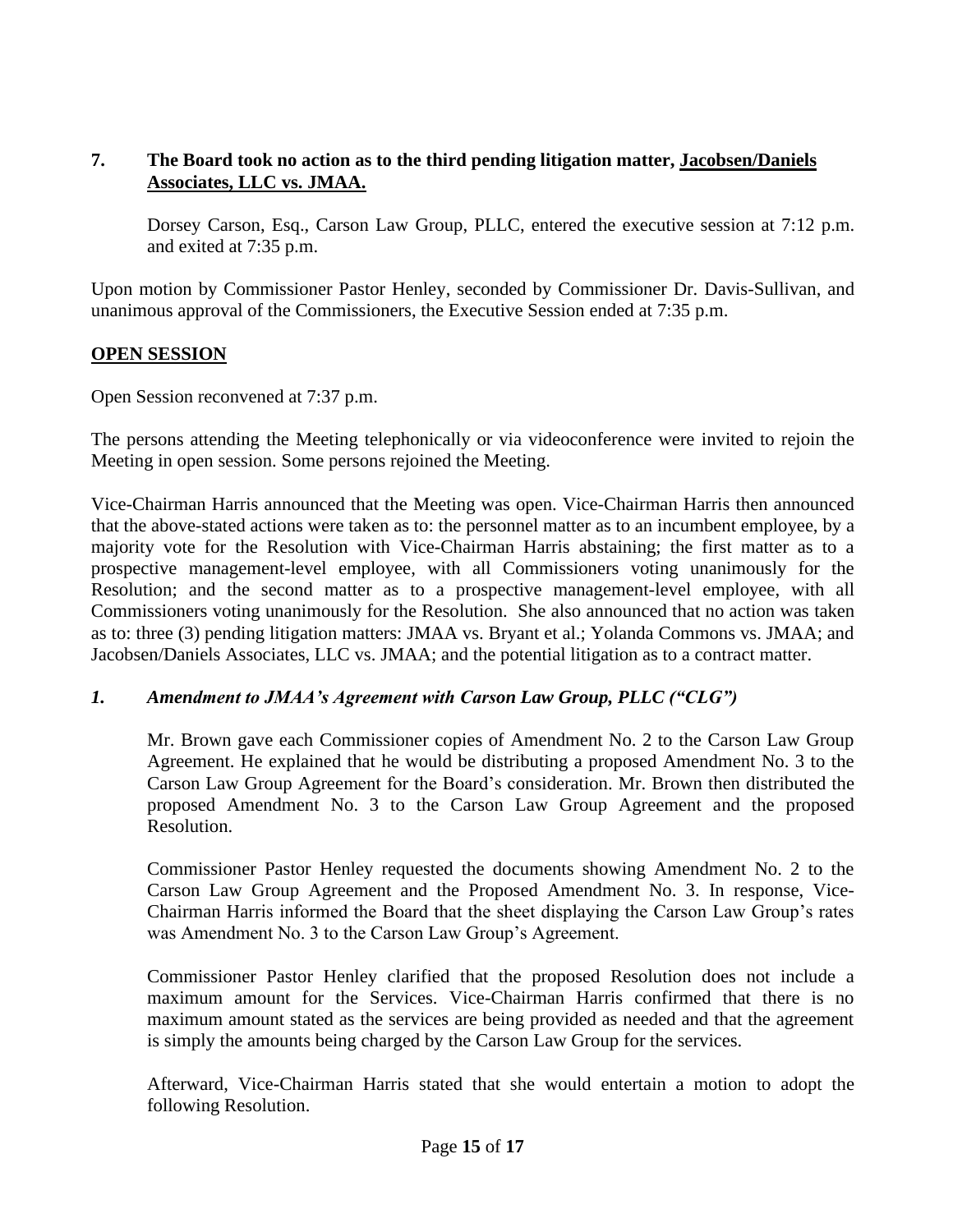#### **RESOLUTION CY-2020-208**

### **RESOLUTION ADOPTING THE RESOLUTION APPROVING AND AUTHORIZING JMAA'S CEO, PAUL BROWN TO EXECUTE AMENDMENT NO. 3 OF JMAA'S LEGAL AND PROFESSIONAL SERVICES AGREEMENT WITH CARSON LAW GROUP, PLLC ("CLG")**

Upon motion by Commissioner LTC(R) Wright, seconded by Vice-Chairman Harris, the following **RESOLUTION** was made and approved by a majority vote 3-1-0.

#### **RESOLUTION**

**WHEREAS**, the Jackson Municipal Airport Authority ("Authority") and the Carson Law Group, PLLC ("CLG") previously entered into an Agreement for Legal and Professional Services (the "Agreement") on September 30, 2019, which was amended by Amendment No. 1 on December 23, 2019, and Amendment No. 2 on May 25, 2020; and

**WHEREAS**, that Agreement presently has a total cap of \$100,00.00, which limits the usefulness and purpose of the Agreement; and

**WHEREAS**, the Authority desires to amend the Agreement further as set forth in Amendment No. 3, attached hereto, to remove the maximum amount and update the annual rates.

**RESOLVED** that the Authority approves Amendment No. 3 to the Agreement; and

**RESOLVED** that the Authority authorizes the execution of Amendment No. 3 to the Agreement by Chief Executive Officer Paul Brown.

Yeas: Harris, Davis-Sullivan, Wright Nays: Henley Abstentions: None

November 23, 2020

Next, Commissioner LTC(R) Wright thanked Dr. Nycole Campbell-Lewis, CAO, for the Veteran's program as it was very successful. He also requested that Dr. Lewis send his regards to Ms. LSherie Dean, Director of Communications, Marketing & Public Relations, for helping put on an outstanding program.

Vice-Chairman Harris then encouraged Dr. Lewis and JMAA's Staff to keep up the progress.

#### **VIII. ADJOURNMENT**